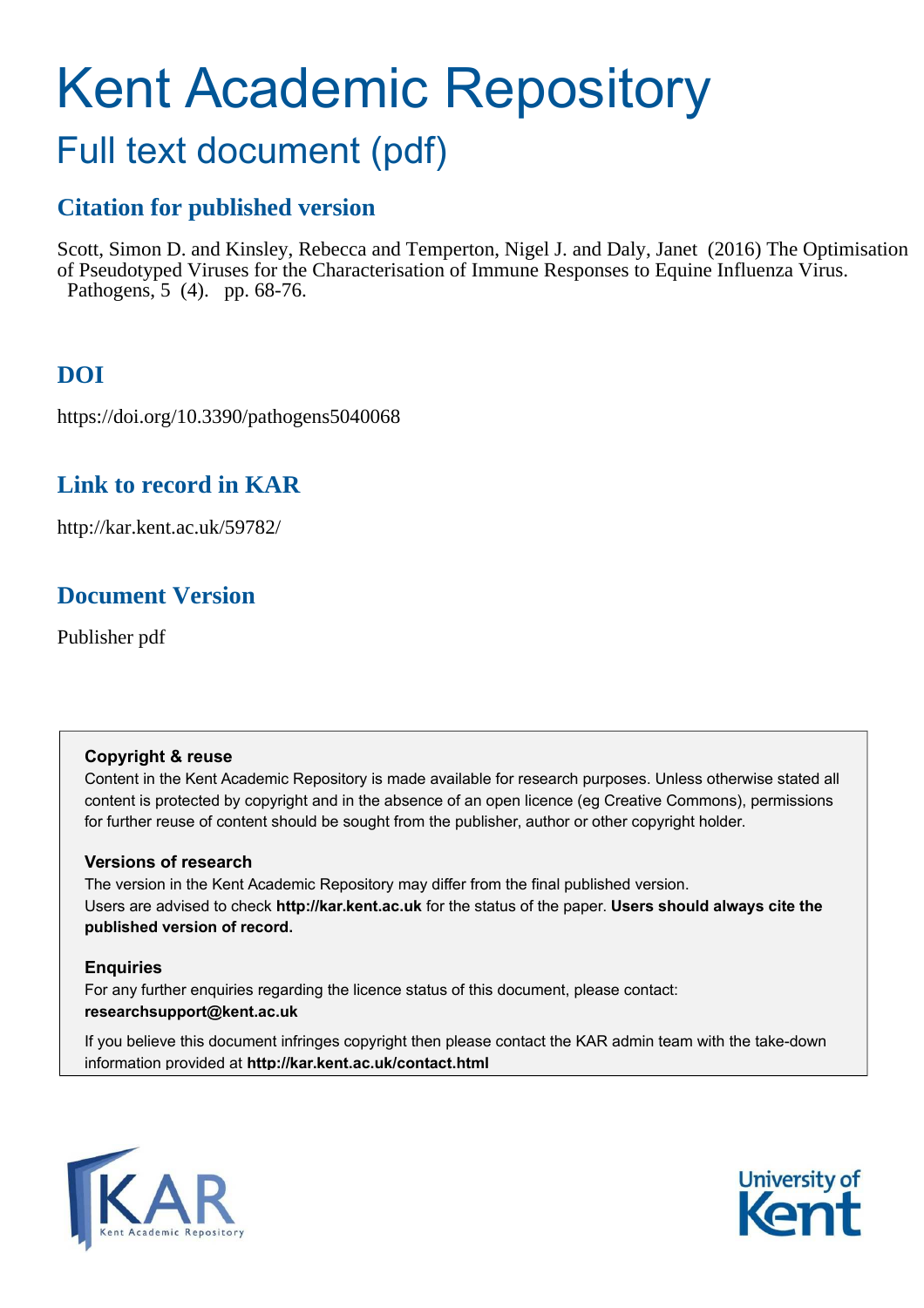

*Article*



## **The Optimisation of Pseudotyped Viruses for the Characterisation of Immune Responses to Equine Influenza Virus**

#### **Simon D. Scott <sup>1</sup> , Rebecca Kinsley <sup>1</sup> , Nigel Temperton <sup>1</sup> and Janet M. Daly 2,\***

- Viral Pseudotype Unit, School of Pharmacy, University of Kent, Central Avenue, Chatham Maritime ME4 4TB, UK; S.D.Scott@kent.ac.uk (S.D.S.); rk320@kent.ac.uk (R.K.); n.temperton@kent.ac.uk (N.T.)
- <sup>2</sup> School of Veterinary Medicine and Science, University of Nottingham, Sutton Bonington LE12 5RD, UK
- **\*** Correspondence: janet.daly@nottingham.ac.uk; Tel.: +115-95-16475

Academic Editor: Lawrence S. Young Received: 1 September 2016; Accepted: 4 December 2016; Published: 15 December 2016

**Abstract:** Pseudotyped viruses (PVs) produced by co-transfecting cells with plasmids expressing lentiviral core proteins and viral envelope proteins are potentially powerful tools for studying various aspects of equine influenza virus (EIV) biology. The aim of this study was to optimise production of equine influenza PVs. Co-transfection of the HAT protease to activate the haemagglutinin (HA) yielded a higher titre PV than TMPRSS2 with the HA from A/equine/Richmond/1/2007 (H3N8), whereas for A/equine/Newmarket/79 (H3N8), both proteases resulted in equivalent titres. TMPRSS4 was ineffective with the HA of either strain. There was also an inverse relationship between the amount of protease-expression plasmids and the PV titre obtained. Interestingly, the PV titre obtained by co-transfection of a plasmid encoding the cognate N8 NA was not as high as that generated by the addition of exogenous neuraminidase (NA) from *Clostridium perfringens* to allow the release of nascent PV particles. Finally, initial characterisation of the reliability of PV neutralisation tests (PVNTs) demonstrated good intra-laboratory repeatability. In conclusion, we have demonstrated that equine influenza PV production can be readily optimised to provide a flexible tool for studying EIV.

**Keywords:** equine influenza; pseudotyped virus; neutralisation assay

#### **1. Introduction**

Pseudotyped viruses (PVs) are increasingly being used to study a wide range of aspects of virus biology such as receptor binding, antiviral screening, vaccine evaluation, and seroepidemiology (reviewed in [\[1\]](#page-6-0)). A typical approach for generating PVs is to co-transfect 'producer' cells with plasmids expressing (i) the envelope protein of a virus of interest; (ii) proteins of a 'core' virus, often a retrovirus; and (iii) a reporter transgene. The envelope protein enables the virus to enter 'target' cells permissive to the virus of interest. During cell transduction, the reporter transgene becomes integrated into the genome of the cell (e.g., via lentivirus vector components) and is expressed, permitting quantification. Influenza A viruses express two surface glycoproteins; haemagglutinin (HA) and neuraminidase (NA). The HA mediates binding to receptors on host cells prior to internalisation of the virus and is a major target of virus neutralising antibodies. In order for influenza virus particles to become infectious, the newly synthesised HA polyprotein (HA0) has to undergo precise protease-mediated cleavage into two subunits (HA1 and HA2). This event exposes a 'fusion peptide' crucial for endosomal membrane fusion (reviewed in [\[2\]](#page-6-1)). In nature, this virion activation is performed by intracellular enzymes. For most influenza A subtypes, including the equine H3N8 subtype, this cleavage relies on trypsin or trypsin-like proteases such as Transmembrane Protease Serine S1 member (TMPRSS2 or epitheliasin) or Human Airway Trypsin-like protease (HAT or TMPRSS11D) [\[3\]](#page-6-2). Therefore, to generate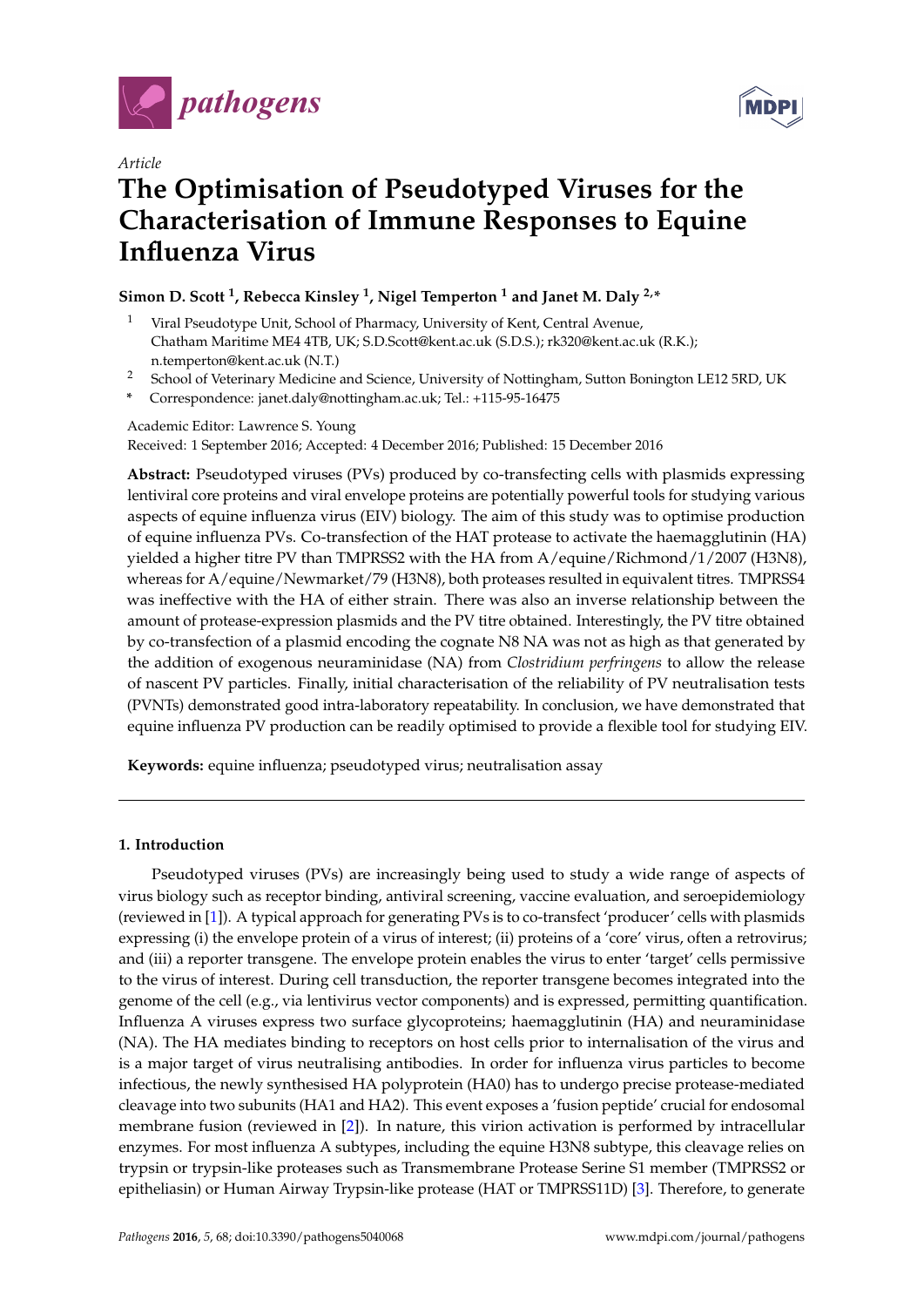<span id="page-2-0"></span>infective influenza PV particles, co-transfection of a fourth plasmid expressing protease is required (reviewed in [\[1\]](#page-6-0)).

Accumulation of amino acid changes in the HA by a process known as antigenic drift means that antibodies raised by exposure to an earlier strain (either through infection or vaccination) may no longer be fully protective against a newer strain. Thus, both human and equine influenza virus (EIV) vaccine strains are updated regularly, albeit more frequently for human influenza. Analysis of the serological response to vaccination with updated vaccines is an important component of the process for updating vaccines. Although neutralisation tests are generally regarded as the gold standard for measuring antibody titres, the haemagglutination inhibition (HI) test remains the mainstay of human influenza vaccine evaluation. However, the single radial haemolysis (SRH) assay is more widely used to evaluate equine influenza vaccines as SRH levels correlate with protective efficacy of vaccines (reviewed in [\[4\]](#page-6-3)). We previously demonstrated a 65% correlation between the results of a neutralisation test using an EIV PV and an SRH assay, with the pseudotyped virus neutralisation test (PVNT) appearing slightly more sensitive [\[5\]](#page-6-4). However, the PV used only expressed the EIV HA, and a recent study highlighted the importance of the antibody response to NA, measured by a neuraminidase inhibition test, in determining protection against infection for human influenza [\[6\]](#page-6-5).

The NA protein is essential for release of nascent virus particles; therefore, in order to harvest HA-pseudotyped virus particles from cell culture media during production, it is necessary to provide NA. Typically, exogenous NA, derived from commercially purified sources (e.g., *Clostridium perfringens*) is added to the cell culture medium after plasmid-transfection. However, influenza PVs can be generated by incorporating NA-expressing plasmids in the co-transfection procedure, thereby producing particles with both HA and NA on their surface [\[7](#page-6-6)[–12\]](#page-6-7).

In this study, we sought to optimise production of PVs by first employing different proteases with the particular aim of maximizing titre to enable large-scale studies to be performed using a single PV batch. We also generated a PV co-expressing the EIV H3 HA and N8 NA from the same strain and compared the titre obtained with that obtained by providing exogenous NA. Finally, we performed some initial characterisation of intra-laboratory repeatability of the PVNT.

#### **2. Results**

#### *2.1. The Effect of Different Proteases on Equine Influenza H3 PV Titre*

Figure [1](#page-2-0) shows the relative titres of PVs generated for two strains of equine influenza (A/equine/Newmarket/1979 and A/equine/Richmond/1/2007) using different quantities of TMPRSS2, TMPRSS4, and HAT (TMPRSS11D) protease plasmids. In all cases, the highest titre was achieved using the lowest amount of protease plasmid (125 ng per transfection). There was no significant difference in titre obtained using 125 ng of the TMPRSS4 plasmid and the negative control in which no protease was provided (*p* > 0.05), suggesting that TMPRSS4 does not cleave the equine H3 HA. In contrast, 125 ng of the TMPRSS2 and HAT plasmids resulted in high PV titres ( $>1 \times 10^8$  Relative Luminescence Units/RLU) for both H3 strains. For Richmond/2007, HAT yielded a significantly higher titre PV than TMPRSS2 ( $p = 0.042$ ). However, there was no significant difference in PV titre using HAT or TMPRSS2 for the Newmarket/79 strain (*p* = 0.217).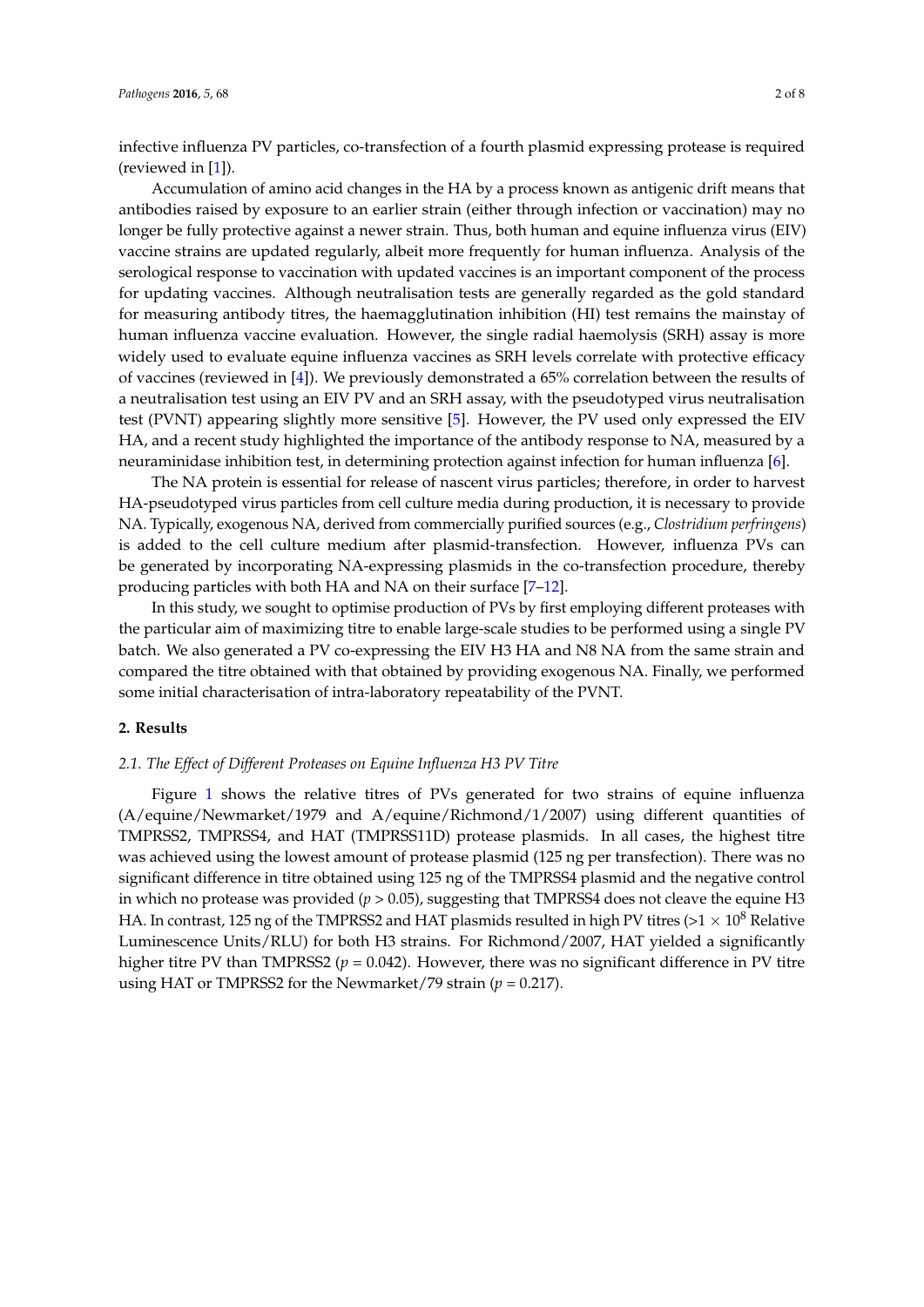<span id="page-3-0"></span>

<span id="page-3-1"></span>(**b**) A/equine/Richmond/1/2007 (H3N8). Controls had no protease-expressing plasmid (∆ protease) or no HA plasmid (∆HA) added during transfection. Titres are expressed as mean relative luminescence **Figure 1.** Titres obtained after transduction of 293T target cells with pseudotyped viruses produced via co-transfection of three different protease-expressing plasmid vectors (TMPRSS2, TMPRSS4, HAT) using a range of protease plasmid masses for two strains: (**a**) A/equine/Newmarket/1979 (H3N8); units (RLU) per mL with error bars indicating the standard error of the mean. Statistically significant differences were calculated using an unpaired t-test and indicated by \* (*p* < 0.05).

#### *2.2. Influence of Source of Neuraminidase on PV Titre*

The titre of PVs obtained using a standard production protocol in which exogenous (*Clostridium perfringens*) NA is added was compared with the titre obtained with the incorporation of influenza NA proteins into PV particles (Figure [2\)](#page-3-0). The titre was similar (around  $10^5$  RLU/mL) for negative controls with no NA provided (∆NA) or no surface protein provided (∆NA/HA). Addition of exogenous NA resulted in a significantly higher titre PV than the negative controls  $(p = 0.001)$ , demonstrating that NA is essential for release of PV particles from producer cells. Providing NA of the N8 subtype by co-transfecting plasmid resulted in a high titre PV. Interestingly, the PV with N8 NA from the same virus strain as the HA was significantly higher than the Delta NA control, but was lower in titre than the PV produced with exogenous NA.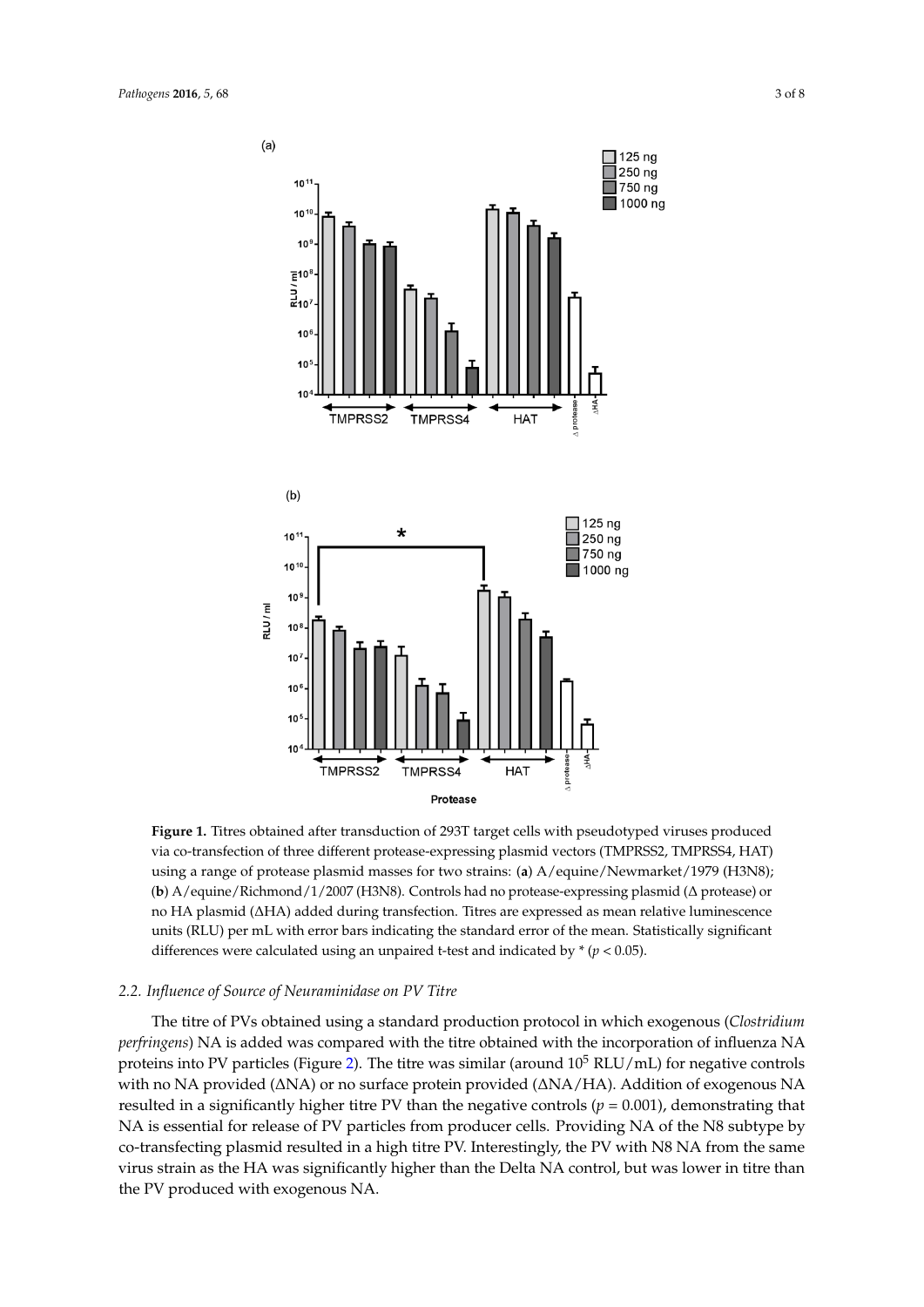

(exNA) 24 h post-transfection. Negative controls had H3 HA but no NA added (∆NA) or neither NA ore<br>→ Alexanded or HA added (∆HA/NA). Titres are expressed in relative luminescence units (RLU) per mL. Error bars **Figure 2.** Titres of influenza A/equine/Richmond/1/2007 (H3N8) pseudotyped virus generated by co-transfection with plasmids expressing HA and N8 or by addition of an exogenous source of NA show standard error of the mean of 8 replicates. The statistically significant difference (Mann–Whitney test) between mean RLU/mL of N8 plasmid and the addition of exNA is indicated by \*\*\*  $(p < 0.001)$ .

#### *2.3. Repeatability of Pseudotyped Virus Neutralisation Tests (PVNTs)*

Using a positive control serum sample and a PV expressing the HA of A/equine/Richmond/07 (H3N8), PVNTs were performed on four independent occasions (Figure [3\)](#page-3-1). One-way ANOVA of the antibody titres expressed as  $IC_{50}$  (the reciprocal of serum dilution required for 50% PV neutralisation) revealed no significant differences between the repeats ( $p = 0.318$ ).



**Figure 3.** Neutralisation titres (50% inhibitory concentration, IC<sub>50</sub>) obtained using a positive control serum in four independent PVNTs using a PV expressing A/equine/Richmond/1/2007 (H3N8) HA (produced with an endogenous HAT protease-encoding plasmid and an exogenous source of NA). The PV RLU input ranged from 1.83 to  $3.43 \times 10^5$ , and the serum dilution range was 1:800 to 1:6,553,600. Individual data points represent the IC<sub>50</sub> calculated from each of the 5 (or 4) internal PVNT repeats. Horizontal line indicates mean  $IC_{50}$  and whiskers represent the standard error of the mean.

#### **3. Discussion**

Pseudotyped virus neutralisation tests are being increasingly used to measure antibody responses to influenza A viruses for experimental studies. However, if they are to be more widely adopted, including outside the research laboratory, PVNTs will have to demonstrate at least equivalent utility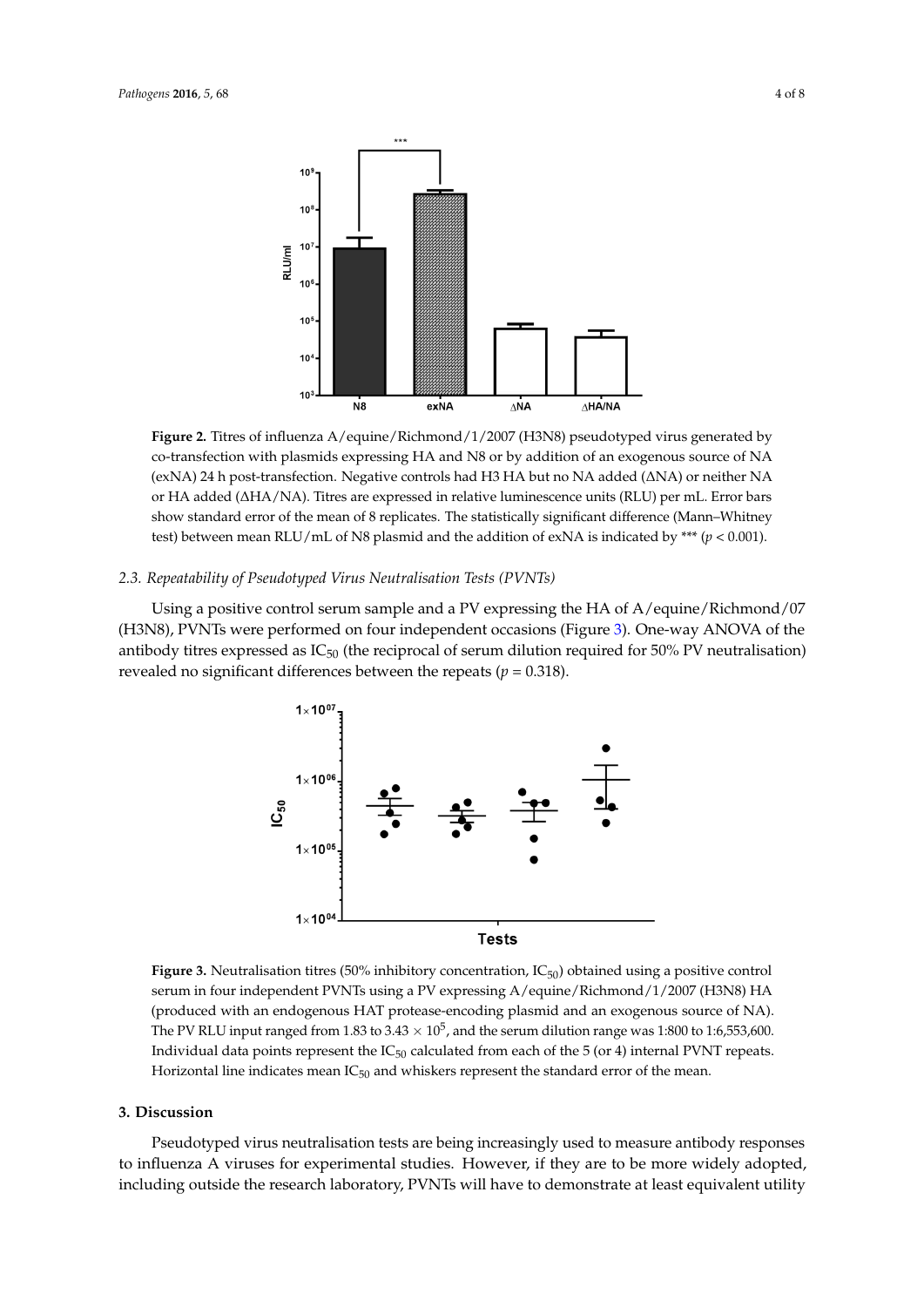to established assays. As variability can occur when the reagents used change from assay to assay, we investigated whether different proteases to cleave, and thus activate the HA, could be used to optimise the titre of PV produced for larger or high-throughput serological studies. This would reduce the necessity to use different batches of PV within a single study. Our results indicated that human HAT and TMPRSS2 proteases can efficiently cleave both equine influenza H3 strain HAs tested. Higher titres of the Richmond/07 PV were obtained using HAT than with TMPRSS2 while titres obtained with Newmarket/79 were equivalent using HAT or TMPRSS2. The use of TMPRSS2 to successfully generate PVs expressing HA from various subtypes has been previously reported [\[13](#page-7-0)[,14\]](#page-7-1), and TMPRSS2 was used to generate the first reported equine influenza PV [\[5\]](#page-6-4). The HAT protease has also been used previously to generate PVs expressing human H3, H1, and H5 [\[14\]](#page-7-1). However, the titre of equine H3 PVs generated using TMPRSS4 was no better than the negative control lacking protease. Chaipan et al. (2009) demonstrated that TMPRSS4 could be used to produce a PV bearing the A/South Carolina/1/1918 (H1N1) pandemic strain HA, using the same expression plasmid used in this study [\[15\]](#page-7-2). The HA cleavage sites of the H1 HA from the 1918 strain and both equine H3 HAs used in the current study are monobasic (Q-X-R), specifically QIR in the case of both equine H3 strains. However, it is possible that amino acid changes in the vicinity of the cleavage site may influence the ability of different proteases to recognise and cleave the HA from different virus subtypes or strains.

Although optimisation of the HA and core plasmids is extensively reported (reviewed in [\[1\]](#page-6-0)), there is an absence of published work describing the impact of varying the amounts of protease used during PV production. An inverse correlation between the amount of protease-expressing plasmid used and the titre of PV obtained was demonstrated here. Thus, it is clear that plasmid titration is essential to maximise the concentration of activated PV particles.

We next investigated the impact on PV titre of employing a different source of NA. In the standard protocol, an exogenous source of NA (commercially purified *Clostridium perfringens* enzyme) is used, but NA can be provided by inclusion of NA-expressing plasmids during co-transfection. Although it would have been more cost-effective to use an NA expression plasmid, use of exogenous NA was more efficient. However, it may be desirable to generate a PV expressing both HA and NA. For example, a comparison of neutralisation titres obtained with a PV expressing HA alone and one expressing both HA and NA would enable the measurement of the contribution of anti-neuraminidase antibodies to a protective immune response. For example, NA-inhibiting antibody titres could be measured by adding serial dilutions of serum to producer cells after transfection and measuring the reduction in titre of released PV in a similar approach to that used to determine neuraminidase inhibitor activity [\[16\]](#page-7-3).

It is believed that only viruses with balanced enzymatic activity of the NA and HA binding avidity can survive in nature and that the HA and NA undergo compensatory co-evolution during antigenic drift in order to maintain this balance [\[17](#page-7-4)[,18\]](#page-7-5). Nonetheless, different combinations of HA and NA may differ in their compatibility. A study using reverse genetics to generate reassortant viruses found that a reassortant with an H9N2 background and avian N3 NA replicated more efficiently in mice than the parental H9N2 virus but less efficiently in chickens, suggesting that an H9N3 reassortant might more readily become established in a mammalian host [\[19\]](#page-7-6). The N3 NA also had a significantly higher enzymatic activity than the N2 NA. In another study, supplying endogenous N1, N3, N4, and N9 NA (as co-transfected plasmids), all resulted in high titre PV production with the A/equine/Richmond/1/2007 HA (data not shown) with the N1 NA resulting in a PV titre equivalent to using exogenous NA. These results emphasise that whether it is preferable to provide neuraminidase activity exogenously or endogenously should be assessed on a case-by-case basis, depending on the application for which the PV is required.

Another point to consider is that the sialic acid receptor composition on the human-derived HEK293T/17 cells, used as the target cell line for the PVNT, is likely to be different to that of equine cells. An equine dermal cell line kindly provided by Dr. Pablo Murcia (University of Glasgow) was trialled in a PV titration assay, but the production titre was reduced compared to HEK293T/17 cells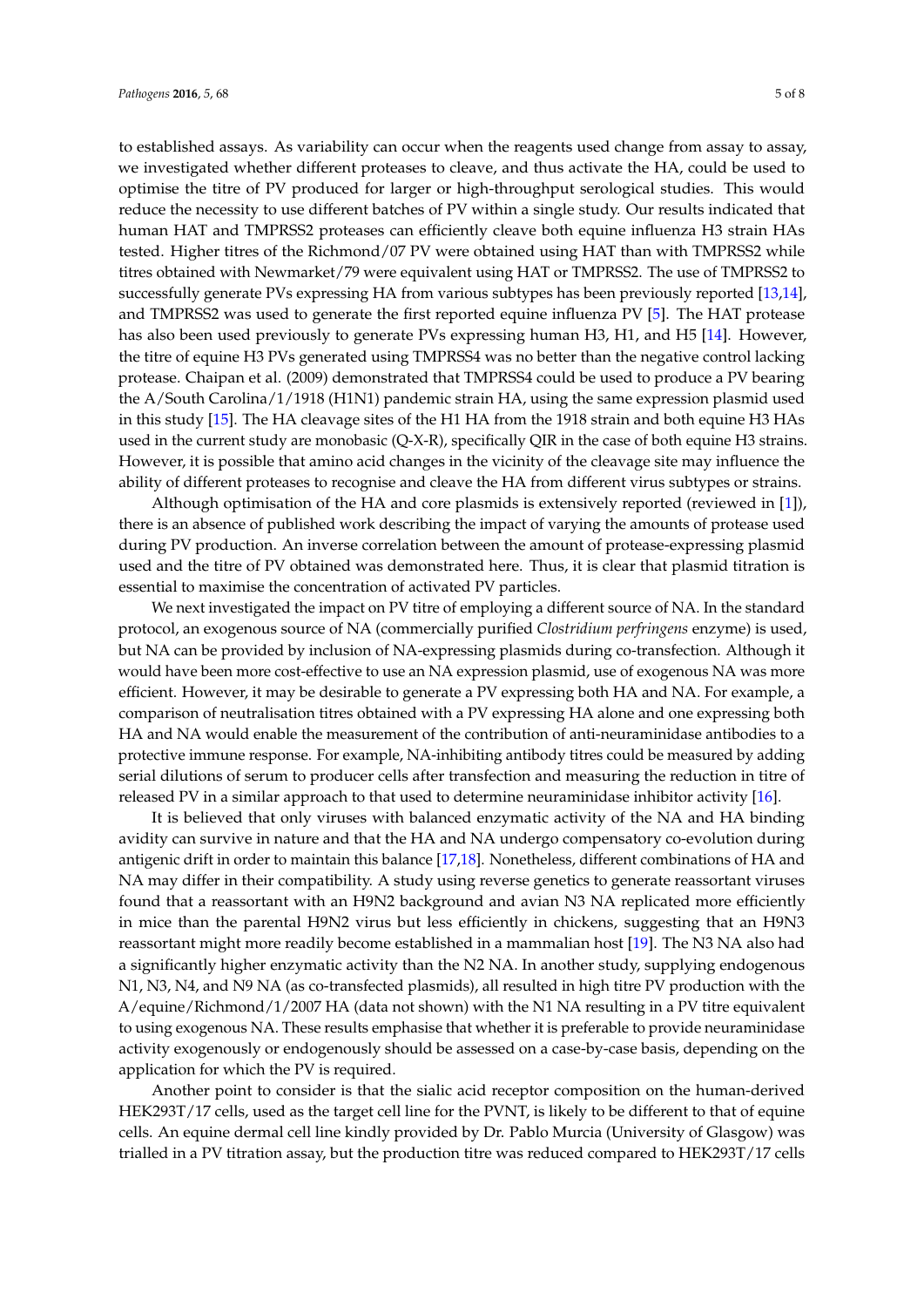(data not shown). Equine cell lines are not easy to obtain commercially; isolation of equine influenza viruses is typically done in embryonated hens' eggs.

Finally, in a separate study, we tested the repeatability of the PVNT. Several studies have compared PVNT with other serological assays [\[1\]](#page-6-0), but there is a paucity of similar published studies directly examining robustness of the PVNT. Four independent experiments were conducted on different days using the same batch of an A/equine/Richmond/07 (H3N8) HA-only PV. Results revealed no statistically significant differences in  $IC_{50}$  values between the tests, demonstrating intra-laboratory consistency of the assay when performed by the same researcher. However, further studies are required, including an inter-laboratory assessment of the reproducibility of the assay. This testing is necessary if the PVNT is to become more widely adopted for equine influenza scientific work (e.g., studies of the impact of changes in the HA on antigenicity) and clinical applications such as equine vaccine evaluation, using a safe, reliable, flexible, biologically relevant system.

#### **4. Materials and Methods**

#### *4.1. Generation of H3 Pseudotyped Viruses*

<span id="page-6-2"></span><span id="page-6-1"></span><span id="page-6-0"></span>The full-length HA genes of A/equine/Newmarket/1979 (H3N8) and A/equine/Richmond/2007 (H3N8) were kindly provided by Dr. Adam Rash and Dr. Debra Elton (Animal Health Trust, Newmarket, UK) who PCR-amplified the HA gene using the custom primers (Invitrogen) described in [\[5\]](#page-6-4). The PCR fragments were digested with restriction enzymes *EcoRV/BamHI* and *BamHI/XhoI* (Thermo Scientific) for A/equine/Newmarket/1979 and A/equine/Richmond/2007, respectively, and cloned into the pI.18 expression plasmid. Both gene sequences were confirmed by bidirectional custom sequencing (GATC Biotech) using primers binding to the arms of the pI.18 vector.

<span id="page-6-5"></span><span id="page-6-4"></span><span id="page-6-3"></span>Influenza pseudotyped lentivirus particles expressing the firefly luciferase reporter gene were generated by plasmid co-transfection as previously described [\[5\]](#page-6-4) with the following variations. Different protease plasmids were used: pCAGGS-TMPRSS2, pCAGGS-TMPRSS4, and pCAGGS-HAT. The HAT and TMPRSS2 proteases were kindly provided by Dr. Hans Dieter Klenk (Philipps-Universität, Marburg, Germany) and the TMPRSS4 plasmid by Dr. Stefan Pohlmann (Leibniz-Institut für Primatenforschung, Göttingen, Germany). Polyethylenimine (PEI) was used as the transfection reagent. Neuraminidase was supplied either exogenously, by the addition of 1U of soluble *Clostridium perfringens* NA (Sigma) 24 h after transfection, or by transfection of an additional plasmid (pI.18) expressing the relevant viral NA. The NA gene of A/equine/Richmond/1/2007 (H3N8), GenBank accession number KF559336 was synthesised by Genscript and cloned into pUC57 before sub-cloning into pI.18 using restriction enzymes *BamHI*/*XhoI*.

#### <span id="page-6-6"></span>*4.2. Pseudotyped Virus Neutralisation Test (PVNT)*

The PVs were titrated and neutralisation tests performed essentially as described previously using positive control serum from a hyper-immunised experimental pony and negative control serum from two influenza-naïve horses [\[5\]](#page-6-4).

#### *4.3. Statistical Analysis*

<span id="page-6-7"></span>Data were expressed as mean  $\pm$  standard error of the mean. Differences between two data sets were tested with an unpaired *t*-test unless normal distributions could not be assumed, in which case the Mann–Whitney test was used. ANOVA was used to test repeated measures. *p*-values < 0.05 were considered statistically significant. PVNA  $IC_{50}$  values were calculated by normalising raw RLU values to assay controls and performing a non-linear regression analysis using GraphPad Prism version 7.01 for Windows, GraphPad Software, La Jolla California USA, [www.graphpad.com.](www.graphpad.com) Raw data are available on request.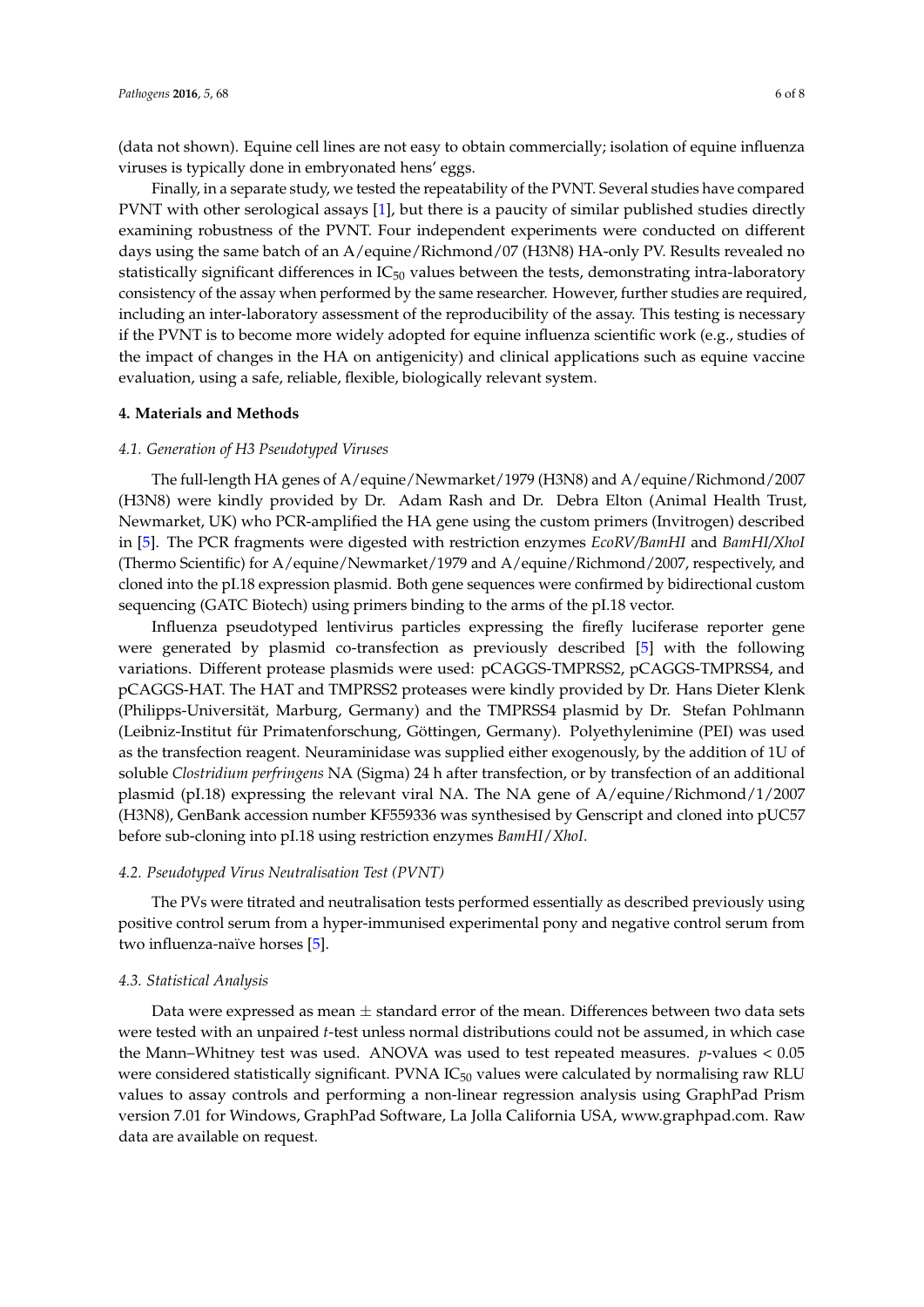<span id="page-7-0"></span>**Acknowledgments:** We are grateful to Eleonora Molesti and Francesca Ferrara for helpful advice.

<span id="page-7-1"></span>**Author Contributions:** J.M.D. and S.D.S. were involved in study conception and design, R.K. was responsible for data acquisition, J.M.D., S.D.S., and R.K. were involved in analysis and interpretation of data and drafting of the manuscript. N.T. was involved in critical revision of the manuscript.

**Conflicts of Interest:** The authors declare no conflict of interest.

#### **Abbreviations**

<span id="page-7-2"></span>The following abbreviations are used in this manuscript:

<span id="page-7-3"></span>

| EIV         | equine influenza virus                      |
|-------------|---------------------------------------------|
| HА          | haemagglutinin                              |
| <b>HAT</b>  | human airway trypsin-like protease          |
| NА          | neuraminidase                               |
| <b>PV</b>   | pseudotyped virus                           |
| <b>PVNT</b> | pseudotyped virus neutralisation test       |
| TMPRSS2/4   | Transmembrane Protease Serine S1 member 2/4 |

#### <span id="page-7-5"></span><span id="page-7-4"></span>**References**

- <span id="page-7-6"></span>1. Carnell, G.W.; Ferrara, F.; Grehan, K.; Thompson, C.P.; Temperton, N.J. Pseudotype-based neutralization assays for influenza: A systematic analysis. *Front. Immunol.* **2015**, *6*, 161. [\[CrossRef\]](http://dx.doi.org/10.3389/fimmu.2015.00161) [\[PubMed\]](http://www.ncbi.nlm.nih.gov/pubmed/25972865)
- 2. Bottcher-Friebertshauser, E.; Klenk, H.D.; Garten, W. Activation of influenza viruses by proteases from host cells and bacteria in the human airway epithelium. *Pathog. Dis.* **2013**, *69*, 87–100. [\[CrossRef\]](http://dx.doi.org/10.1111/2049-632X.12053) [\[PubMed\]](http://www.ncbi.nlm.nih.gov/pubmed/23821437)
- 3. Böttcher, E.; Matrosovich, T.; Beyerle, M.; Klenk, H.-D.; Garten, W.; Matrosovich, M. Proteolytic activation of influenza viruses by serine proteases TMPRSS2 and HAT from human airway epithelium. *J. Virol.* **2006**, *80*, 9896–9898. [\[CrossRef\]](http://dx.doi.org/10.1128/JVI.01118-06) [\[PubMed\]](http://www.ncbi.nlm.nih.gov/pubmed/16973594)
- 4. Kinsley, R.; Scott, S.D.; Daly, J.M. Controlling equine influenza: Traditional to next generation serological assays. *Vet. Microbiol.* **2016**, *187*, 15–20. [\[CrossRef\]](http://dx.doi.org/10.1016/j.vetmic.2016.03.006) [\[PubMed\]](http://www.ncbi.nlm.nih.gov/pubmed/27066704)
- 5. Scott, S.; Molesti, E.; Temperton, N.; Ferrara, F.; Bottcher-Friebertshauser, E.; Daly, J. The use of equine influenza pseudotypes for serological screening. *J. Mol. Gen. Med.* **2012**, *6*, 304–308. [\[CrossRef\]](http://dx.doi.org/10.4172/1747-0862.1000054)
- 6. Memoli, M.J.; Shaw, P.A.; Han, A.; Czajkowski, L.; Reed, S.; Athota, R.; Bristol, T.; Fargis, S.; Risos, K.; Powers, J.H.; et al. Evaluation of antihemagglutinin and antineuraminidase antibodies as correlates of protection in an influenza A/H1N1 virus healthy human challenge model. *MBio* **2016**, *7*, e00417-16. [\[CrossRef\]](http://dx.doi.org/10.1128/mBio.00417-16) [\[PubMed\]](http://www.ncbi.nlm.nih.gov/pubmed/27094330)
- 7. Hai, R.; Krammer, F.; Tan, G.S.; Pica, N.; Eggink, D.; Maamary, J.; Margine, I.; Albrecht, R.A.; Palese, P. Influenza viruses expressing chimeric hemagglutinins: Globular head and stalk domains derived from different subtypes. *J. Virol.* **2012**, *86*, 5774–5781. [\[CrossRef\]](http://dx.doi.org/10.1128/JVI.00137-12) [\[PubMed\]](http://www.ncbi.nlm.nih.gov/pubmed/22398287)
- 8. Hu, H.; Voss, J.; Zhang, G.; Buchy, P.; Zuo, T.; Wang, L.; Wang, F.; Zhou, F.; Wang, G.; Tsai, C.; et al. A human antibody recognizing a conserved epitope of H5 hemagglutinin broadly neutralizes highly pathogenic avian influenza H5N1 viruses. *J. Virol.* **2012**, *86*, 2978–2989. [\[CrossRef\]](http://dx.doi.org/10.1128/JVI.06665-11) [\[PubMed\]](http://www.ncbi.nlm.nih.gov/pubmed/22238297)
- 9. Molesti, E.; Wright, E.; Terregino, C.; Rahman, R.; Cattoli, G.; Temperton, N.J. Multiplex evaluation of influenza neutralizing antibodies with potential applicability to in-field serological studies. *J. Immunol. Res.* **2014**, *2014*, 457932. [\[CrossRef\]](http://dx.doi.org/10.1155/2014/457932) [\[PubMed\]](http://www.ncbi.nlm.nih.gov/pubmed/25101305)
- 10. Qiu, C.; Huang, Y.; Wang, Q.; Tian, D.; Zhang, W.; Hu, Y.; Yuan, Z.; Zhang, X.; Xu, J. Boosting heterosubtypic neutralization antibodies in recipients of 2009 pandemic H1N1 influenza vaccine. *Clin. Infect. Dis.* **2012**, *54*, 17–24. [\[CrossRef\]](http://dx.doi.org/10.1093/cid/cir753) [\[PubMed\]](http://www.ncbi.nlm.nih.gov/pubmed/22052887)
- 11. Zhou, F.; Wang, G.; Buchy, P.; Cai, Z.; Chen, H.; Chen, Z.; Cheng, G.; Wan, X.F.; Deubel, V.; Zhou, P. A triclade DNA vaccine designed on the basis of a comprehensive serologic study elicits neutralizing antibody responses against all clades and subclades of highly pathogenic avian influenza H5N1 viruses. *J. Virol.* **2012**, *86*, 6970–6978. [\[CrossRef\]](http://dx.doi.org/10.1128/JVI.06930-11) [\[PubMed\]](http://www.ncbi.nlm.nih.gov/pubmed/22496212)
- 12. Zimmer, G.; Locher, S.; Berger Rentsch, M.; Halbherr, S.J. Pseudotyping of vesicular stomatitis virus with the envelope glycoproteins of highly pathogenic avian influenza viruses. *J. Gen. Virol.* **2014**, *95*, 1634–1639. [\[CrossRef\]](http://dx.doi.org/10.1099/vir.0.065201-0) [\[PubMed\]](http://www.ncbi.nlm.nih.gov/pubmed/24814925)